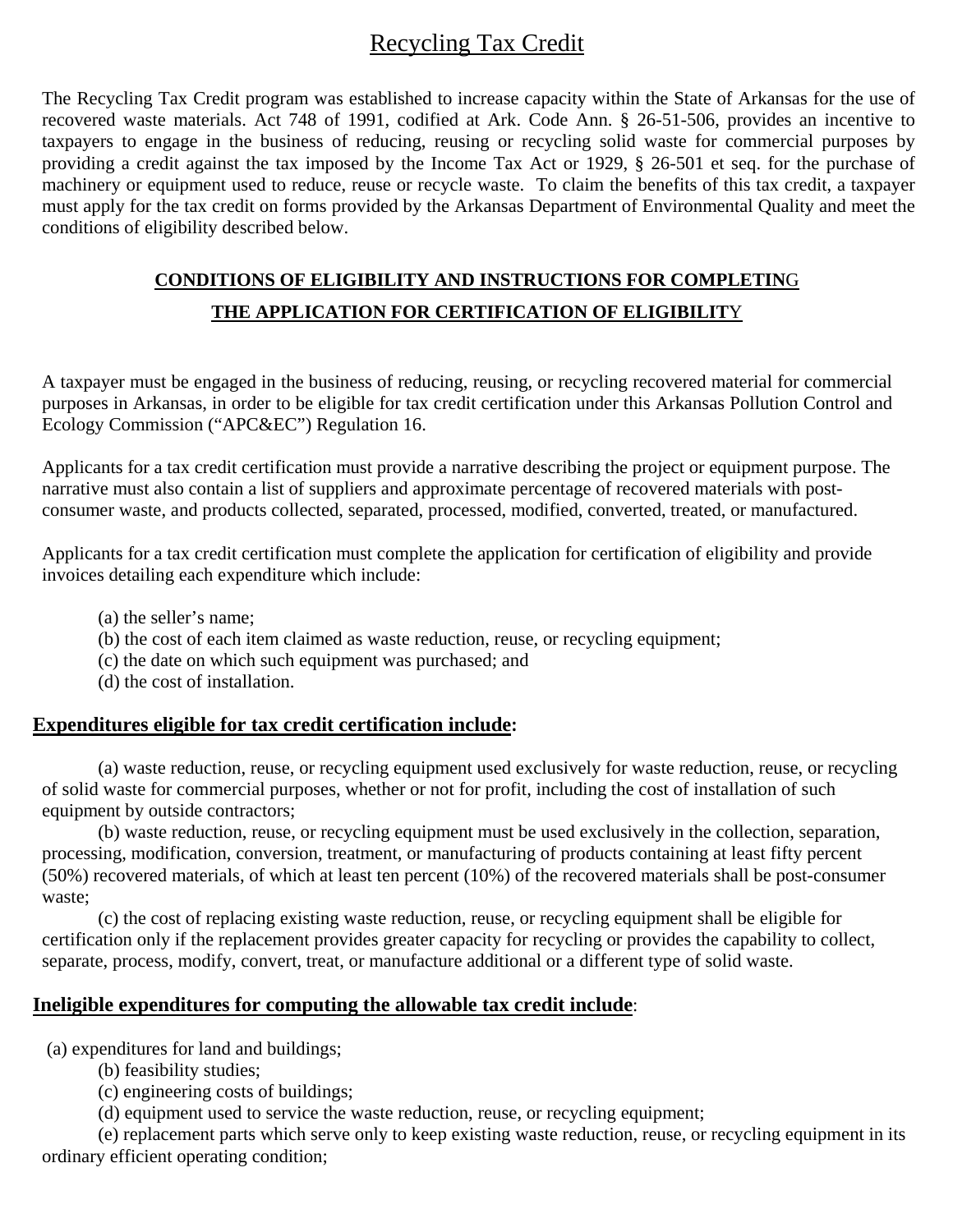(f) service contracts;

(g) sales tax;

(h) maintenance;

(i) repairs; and,

(j) expenditures for waste reduction, reuse, or recycling equipment for which a tax credit has been previously issued.

Applicants for a tax credit certification must submit an application by no later than ninety (90) days following the calendar year in which (1) waste reduction, reuse, or recycling equipment was purchased, (2) final equipment expenditures are made, or, (3) project start-up occurs, whichever is later. Final equipment expenditures for purposes of this section include installation costs, construction progress payments, and payments of retainage, but do not include finance lease payments, financing payments, or installment payments following purchase according to an installment payment plan. For equipment bought or leased on installment, the date of the last expenditure shall be the date of the last purchase, not the last installment payment.

The Application must be signed by the taxpayer claiming the credit. The taxpayer's signature shall be by an officer if a corporation; partner or authorized manager if a partnership; member or manager if a limited liability company; proprietor if a sole proprietorship; or the individual applicant if the taxpayer is an individual.

In the case of a proprietorship or partnership engaged in the business of waste reduction, reuse, or recycling of solid waste, the amount of the credit determined under this regulation for any tax year shall be apportioned to each proprietor or partner in proportion to the amount of income from the entity which the proprietor or partner is required to include as gross income. In the case of a Subchapter S corporation, the amount of the credit determined under this regulation for any taxable year shall be apportioned among the persons who are shareholders of the corporation on the last day of the taxable year based on each person's percentage of ownership. In the case of an estate or trust, the amount of the credit determined under this regulation for any taxable year shall be apportioned between the estate or trust and the beneficiaries on the basis of income of the estate or trust allocable to each.

Submit Application to:

Enterprise Services Arkansas Dept. of Environmental Quality 5301 Northshore Dr. North Little Rock, AR 72118-5317

### QUESTIONS

If you have questions about the program or the approval process, please call ADEQ Enterprise Services, Tommy Edgman, Tax Credit Administrator, 501-682-0592.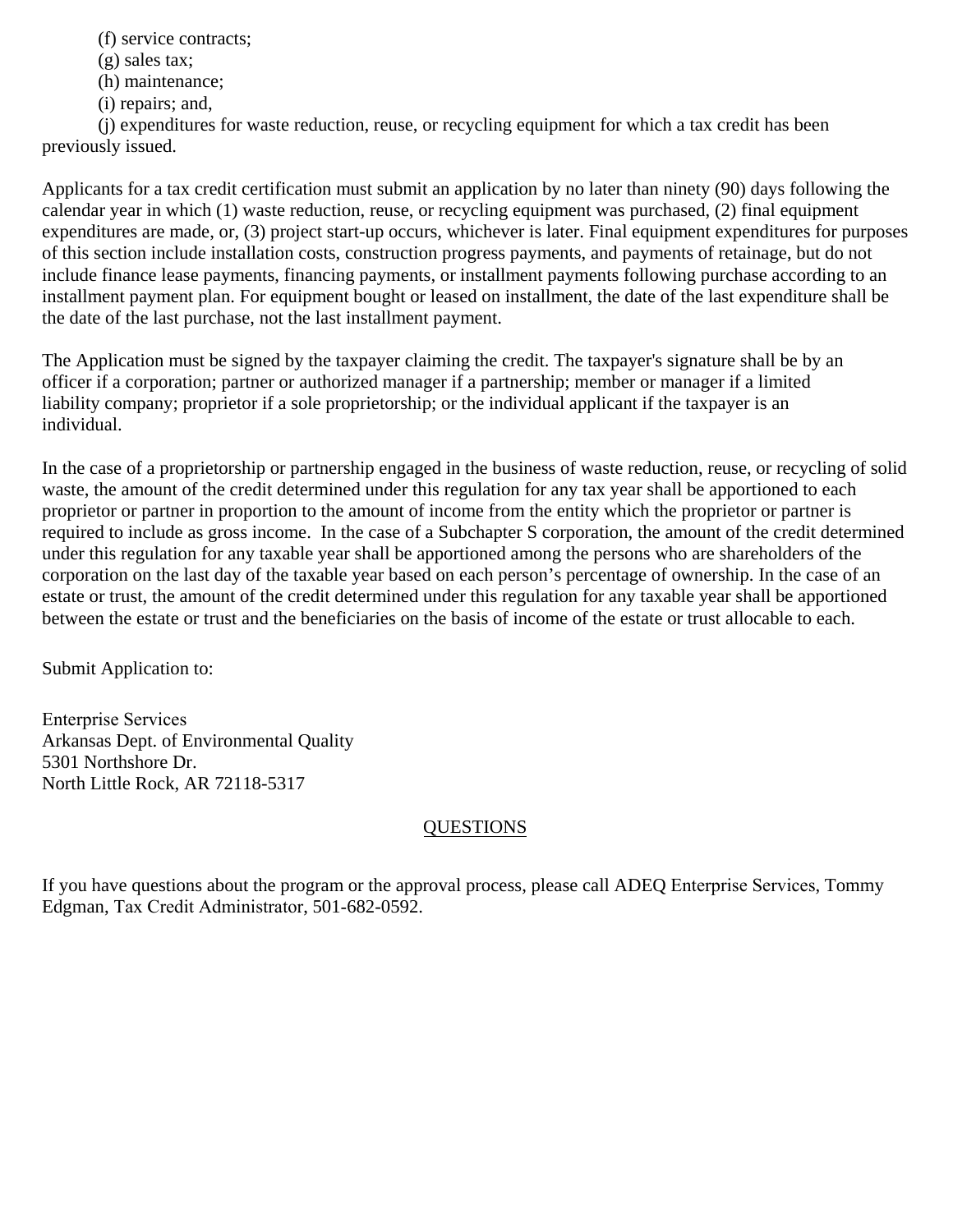# RECYLING TAX CREDIT

(Revised Form Effective 11/18/2009)

## APPLICATION FOR CERTIFICATION OF ELIGIBILITY For Tax Benefits by Act 654 of 1993 (Ark. Code Ann. § 26-51-506) and APC&EC

Regulation 16

| <b>APPLICANT:</b>            |                                                    |                            |                      |  |  |
|------------------------------|----------------------------------------------------|----------------------------|----------------------|--|--|
|                              | FEDERAL EMPLOYER IDENTIFICATION NUMBER (F.E.I.N.): |                            |                      |  |  |
| Name                         | Title of Contact Person                            |                            | <b>Email Address</b> |  |  |
| Local Operating Name of Firm | Telephone Number                                   |                            |                      |  |  |
| <b>Mailing Address</b>       |                                                    |                            | County               |  |  |
| <b>APPLICANT IS:</b>         | Corporation                                        | Subchapter "S" Corporation | Partnership          |  |  |
| (Check One)                  | Sole Proprietorship                                | <b>Estate or Trust</b>     | <b>LLC</b>           |  |  |
|                              | AMOUNT REQUESTED IN APPLICATION                    |                            |                      |  |  |

If the Applicant is a **Sole Proprietorship** or P**artnership** list the tax credit allocation required by Ark. Code Ann. § 26-51-506(h)(1). The amount of the credit determined under this section for any taxable year shall be apportioned to each proprietor or partner in proportion to the amount of income from the entity which the proprietor or partner is required to include as gross income.

If the Applicant is a **Corporation, Subchapter S Corporation,** or a **LLC,** list the tax credit allocation required by Ark. Code Ann. § 26-51-506(h)(2). The amount of the credit determined under this section for any taxable year shall be apportioned among the persons who are shareholders of the corporation on the last day of the taxable year based on each person's percentage of ownership.

If the Applicant is an **Estate or Trust** list the tax credit allocation required by Ark. Code Ann. § 26-51-506(h)(3). The amount of the credit determined under this section for any taxable year shall be apportioned between the estate or trust and the beneficiaries on the basis of the income of the estate or trust allocable to each.

| <b>First Name</b> | <b>Last Name</b> | Social Security # or<br>TaxPayer ID # | <b>Percent Owned</b> |
|-------------------|------------------|---------------------------------------|----------------------|
|                   |                  |                                       |                      |
|                   |                  |                                       |                      |
|                   |                  |                                       |                      |
|                   |                  |                                       |                      |
|                   |                  |                                       |                      |
|                   |                  |                                       |                      |
|                   |                  |                                       |                      |
|                   |                  |                                       |                      |
|                   |                  |                                       |                      |